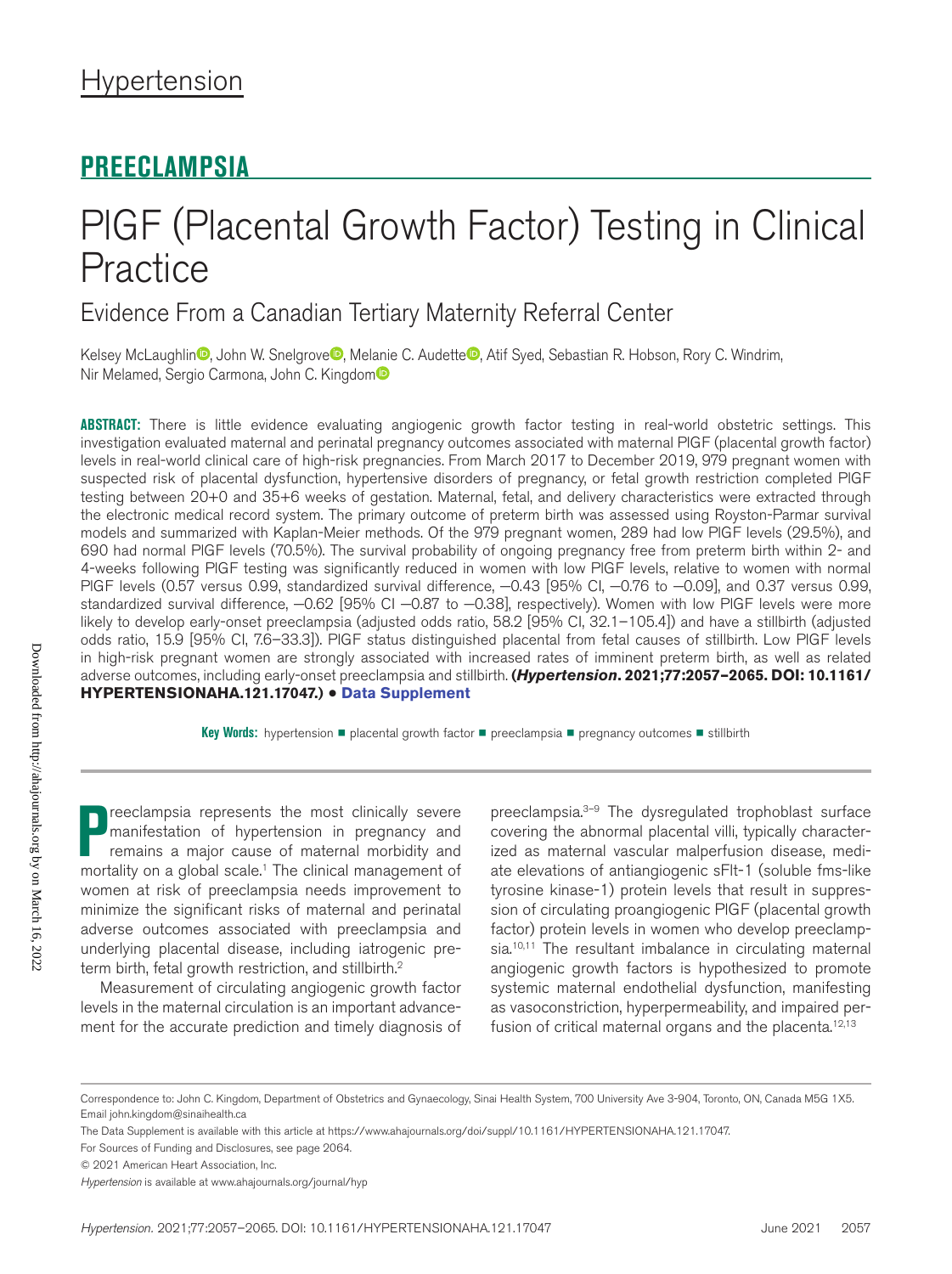# Novelty and Significance

#### What Is New?

- Low PlGF (placental growth factor) status in pregnant women was associated with markedly higher rates of imminent preterm birth, with 43% of this cohort delivering preterm 2 weeks following PlGF testing, relative to 1% of women with normal PlGF status.
- PIGF status distinguished placental from fetal causes of stillbirth.

#### What Is Relevant?

The integration of PIGF testing into clinical care has the potential to provide clinicians with practical knowledge regarding risk of pregnancy progression and the opportunity to tailor clinical management.

#### **Summary**

This investigation provides real-world evidence that complements previous research to support the integration of PlGF testing in high-risk pregnancy care.

### Nonstandard Abbreviation and Acronyms

| AFP           | alpha-fetoprotein                     |  |
|---------------|---------------------------------------|--|
| <b>ALT</b>    | alanine aminotransferase              |  |
| AST           | aspartate aminotransferase            |  |
| hCG           | human chorionic gonadotropin          |  |
| <b>PAPP-A</b> | pregnancy-associated plasma protein A |  |
| <b>PIGF</b>   | placental growth factor               |  |
| sFit-1        | soluble fms-like tyrosine kinase-1    |  |
|               |                                       |  |

The introduction of angiogenic protein testing in the antenatal setting has the potential to profoundly improve clinical outcomes in women at high risk of preeclampsia by providing obstetricians with an objective tool to inform effective management strategies.<sup>5</sup> Acquiring real-time insight into the underlying maternal phenotype provides an opportunity for a tailored-approach to stratify patients into well-established care pathways.<sup>14-16</sup>

Angiogenic testing has yet to be widely integrated into standard clinical care. Previous research has investigated PlGF testing as a screening tool for the prediction of disease in asymptomatic women and women presenting with suspected preeclampsia, as well as a diagnostic tool to accurately identify clinical disease in women presenting with suspected preeclampsia.<sup>3–6,8</sup> Importantly, the integration of PlGF testing into standard clinical care has been investigated in women with suspected preeclampsia or fetal growth restriction, as well as women with chronic disease.<sup>7,9</sup> However, there remains a lack of evidence to support the use of PlGF testing in a realworld clinical setting in an unselected high-risk obstetric population outside of a research protocol. High-risk clinicians require more real-world insight into the clinical significance of abnormal PlGF levels in high-risk pregnant women to justify the widespread use of PlGF testing.

The objective of this investigation was to evaluate maternal and perinatal pregnancy outcomes associated with maternal PlGF levels in a large tertiary perinatal

institution, with testing available in real-world clinical care of high-risk pregnancies.

## **METHODS**

The data that support the findings of this study are available from the corresponding author upon reasonable request.

#### Integration of Real-Time PlGF Testing

In March 2017, Mount Sinai Hospital launched real-time PlGF testing within the central clinical laboratory (Elecsys platform, Roche Diagnostics, Penzberg, Germany). Test results were made available in the patient's hospital electronic medical record system (Cerner PowerChart) to the referring physician and clinical care team within 2 hours. Based on previous research, a single pragmatic cutoff value of 100 pg/mL was used as the clinical threshold to categorize women as having normal PlGF levels (≥100 pg/mL) or low PlGF levels (<100 pg/mL).<sup>5,6</sup> PIGF testing was made available to managing clinicians based at Mount Sinai Hospital in the following settings: general antenatal clinics, maternal-fetal medicine clinics, hospital triage unit, antenatal high-risk ward, and in the labor and delivery environment.

High-risk pregnancy clinicians were recommended to order PlGF testing between 20+0 and 35+6 weeks of gestation as part of standard assessment of pregnant women suspected to be at risk of placental dysfunction, hypertensive disorders of pregnancy, or fetal growth restriction. Patients were identified as high-risk based on a standard evaluation that would prompt referral to maternal-fetal medicine evaluation, including prepregnancy health (autoimmune disorders, obesity, chronic hypertension, advanced reproductive age, diabetes), obstetric history (history of placental dysfunction, hypertensive disorders of pregnancy, fetal growth restriction, stillbirth, unexplained loss >20 weeks of gestation), and assessments in the current pregnancy (abnormal first-trimester screening, multimarker test abnormalities found during screening for Down Syndrome, abnormal ultrasound). PlGF testing between 20+0 and 35+6 weeks of gestation was also recommended for patients presenting to clinic or triage with suspected placental dysfunction, hypertensive disorders of pregnancy, or fetal growth restriction, as part of the standard workup.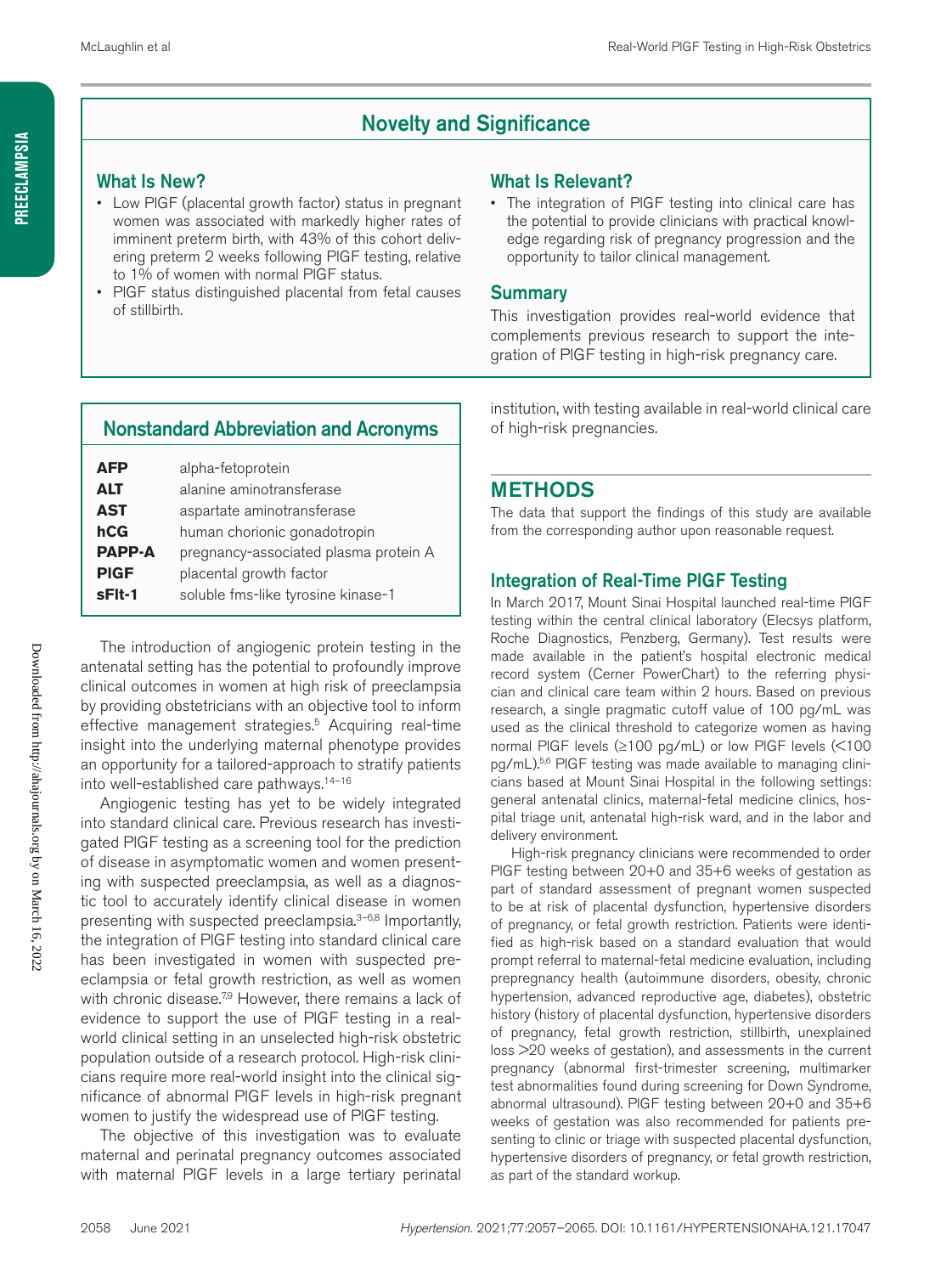Abnormal PlGF levels prompted managing clinicians to undertake a comprehensive maternal-fetal evaluation, similar to other abnormal findings in standard clinical assessments of placental dysfunction, hypertensive disorders of pregnancy, or fetal growth restriction. No specific recommendations were provided to managing clinicians based on PlGF test results regarding clinical management, antenatal surveillance, preventative or treatment therapies, or timing of delivery. Patient management was not based on PlGF testing alone but taken into consideration with standard assessments as part of the overall clinical workup.

#### Participant Selection

Between March 2017 and December 2019, 979 high-risk pregnant women with a live, singleton fetus completed PlGF testing between 20+0 and 35+6 weeks of gestation had a PlGF test and subsequently delivered at Mount Sinai Hospital. This study was reviewed and approved by the Human Subjects Ethics Review Committee of Mount Sinai Hospital (REB 17-0120-E); informed consent was not required.

### Extraction of Patient Information From Electronic Medical Records Audit Platform

A data query was constructed within our hospital's electronic patient record system (Cerner PowerChart) to evaluate the integration of PlGF testing. The main trigger to appropriately identify patients for the query was completion of a PlGF test; the query was then amplified to include maternal, fetal, and delivery data documented in the medical record system.

Information was collected regarding maternal age, ethnicity, and obstetric history. Data regarding biochemical characteristics were also collected, including first-trimester testing biomarkers (PAPP-A [pregnancy-associated plasma protein A], hCG [human chorionic gonadotropin], and AFP [alpha-fetoprotein]), recorded as multiple of median values. All maternal measurements of systolic blood pressure, diastolic blood pressure, platelet count, hemoglobin, renal insufficiency (serum creatinine), liver enzymes (ALT [alanine aminotransferase] and AST [aspartate aminotransferase]), uric acid, and proteinuria (urine protein:creatinine ratio) were collected.

## **Exposure**

The primary exposure was low PlGF, defined as serum PlGF levels <100 pg/mL. The nonexposed group was categorized as the normal PlGF group, with serum PlGF levels ≥100 pg/mL. For women who had >1 PIGF test completed, the earliest PIGF test completed after 20+0 weeks of gestation was utilized to define exposure.

# **Outcomes**

The primary outcome of this investigation was preterm birth <37 weeks of gestation. Secondary maternal and perinatal outcomes included hypertensive diagnosis, mode of delivery, birthweight <10th centile, stillbirth, and abnormal Appearance, Pulse, Grimace, Activity, and Respiration (APGAR) scores.

Preterm birth was defined as delivery <37+0 weeks of gestation. Normotensive pregnancy was defined by systolic blood pressure <140 mmHg or diastolic blood pressure <90 mmHg

before delivery. Gestational hypertension was defined as systolic blood pressure ≥140 mmHg or diastolic blood pressure ≥90 mmHg on 2 occasions at least 4 hours apart after 20+0 weeks of gestation.<sup>17</sup> Preeclampsia was defined as systolic blood pressure ≥140 mmHg or diastolic blood pressure ≥90 mmHg on 2 occasions at least 4 hours apart after 20+0 weeks of gestation, with evidence of related organ injury: proteinuria (urine protein:creatinine ratio ≥30 mg/mmol), thrombocytopenia (platelet levels <100×109/L), renal insufficiency (serum creatinine ≥1.1 mg/dL), or impaired liver function (AST ≥70 U/L or ALT ≥70 U/L).<sup>17</sup> Late-onset preeclampsia was defined as preeclampsia with delivery ≥34+0 weeks of gestation, whereas early-onset preeclampsia was defined as preeclampsia with delivery <34+0 weeks of gestation.

Delivery information collected included gestational age at delivery, mode of delivery, fetal sex, birthweight, APGAR scores, and neonatal outcome. Customized birthweight centiles were calculated utilizing Intergrowth-21st, based on fetal sex, gestational age at delivery, and birthweight.<sup>18</sup> Small for gestational age was defined as birthweight  $\leq 10$ th centile for gestation.<sup>19</sup>

Placental pathology reports of stillbirth deliveries were evaluated to determine stillbirth pathogenesis and any major placental pathology findings, according to the Amsterdam Criteria of Standardized Placental Classification.20

#### Statistical Analysis

Maternal, fetal, and pregnancy outcomes were summarized as medians and interquartile ranges, or frequencies and percentages as appropriate.

All pregnancies were considered at risk of preterm birth starting at 20+0 weeks of gestation up to and including 36+6 weeks. Ongoing pregnancies were right-censored from 37+0 weeks onward, as they were no longer at risk of preterm birth after this gestational age. As PlGF testing was completed between 20+0 and 36+6 weeks of gestation, time-to-event data were structured by splitting pregnancytime at risk in weeks based on exposure status: unexposed included time before the PlGF test, and time after a normal PlGF test result, and exposed included the time following a low PlGF test result. Time-to-event data were evaluated with the use of Kaplan-Meier estimates and Royston-Parmar flexible parametric hazards models.<sup>21</sup> The latter used restricted cubic splines to model a continuous hazard function, rather than a step function as in traditional Cox proportional hazards models. In addition, the use of splines allows for modeling of hazards with more complex functional forms.<sup>21,22</sup> We calculated the baseline hazard function (Figure S3 in the Data Supplement) and survival (the probability of ongoing pregnancy free from preterm birth) with 95% CI, and 2-sided *P* values, adjusting for maternal age, parity status, and gestational age at the time of PlGF testing. Standardized survival curves and standardized survival differences were calculated to compare the probability of ongoing pregnancy between low PlGF and normal PlGF exposure status at predetermined times: 1, 2, 4, 8, and 12 weeks following PIGF testing.<sup>23</sup> Models were adjusted for maternal age, parity, and the gestational age at the time of PlGF testing. We evaluated models with between 2 to 5 spline knots, spaced at equal centiles of uncensored log-survival time. Violation of the proportional hazards assumption was assessed with postestimation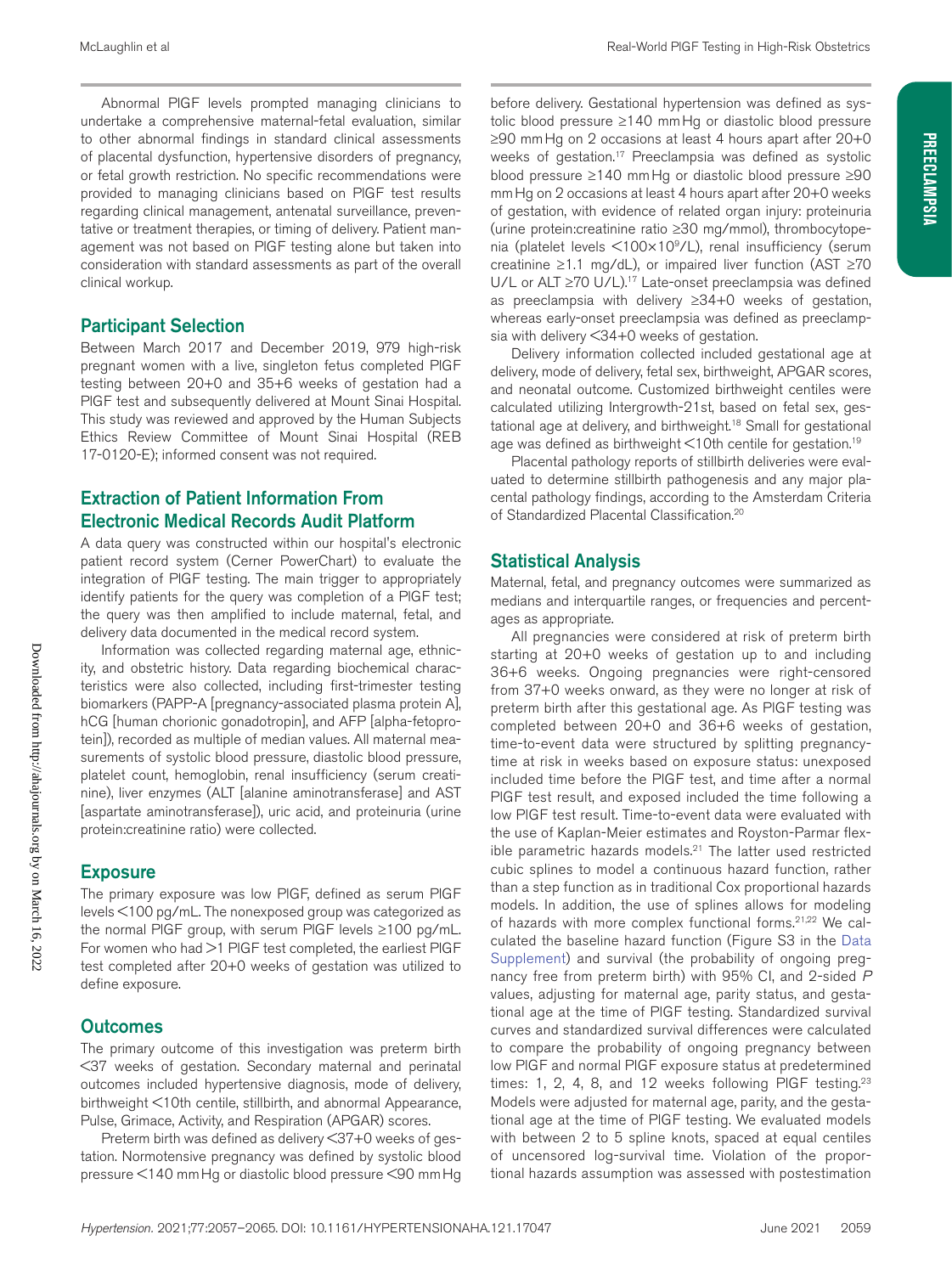tests of Schoenfeld residuals and graphically by comparing Kaplan-Meier observed survival curves versus Cox predicted curves and log-negative log plots for categorical variables.<sup>24</sup> Covariates that violated the proportional hazards assumption were included as a time-varying covariate. The interaction with time was also modeled flexibly using a second restricted cubic spline, again evaluating models with between 2 and 5 equally spaced internal knots. The final model was selected based on the lowest Akaike information criterion and Bayesian information criterion values. These results excluded women with impossible data, due to completion of their earliest PlGF test on the same day as delivery.

A mixed model was utilized for analysis of earliest PlGF levels across gestation between women with normal blood pressure and women with hypertensive disorders of pregnancy (gestational hypertension, late-onset preeclampsia, and earlyonset preeclampsia) and estimated the least-squares mean differences between outcomes. Odds ratios for maternal pregnancy outcomes, mode of delivery, and perinatal outcomes with corresponding 95% CI were calculated to compare outcome risk between women with normal and low PlGF levels, adjusted by maternal age, ethnicity, and parity status. Fisher exact test was utilized to compare stillbirth pathogenesis between women with normal and low PlGF levels.

Analyses were completed with SAS software, version 9.4 (SAS Institute) and Stata software, version 13.1 (StataCorp).

#### RESULTS

#### **Patients**

Demographic characteristics are summarized in Table 1. Of the 979 high-risk pregnant women identified, 289 women were included in the low PlGF group (29.5%), and 690 women were included in the normal PlGF group (70.5%).

Although the majority of women identified as White, their fraction in our cohort (32.9%) illustrated the ethnically diverse population of Toronto. The median gestational age at earliest PlGF test was 29.9 weeks (interquartile range, 24.5–33.2). Women with low PlGF levels were characterized by a classic preeclampsia phenotype, with increased blood pressure and aberrant renal and liver function (Table 1). The median gestational age at delivery of women with low PlGF levels was six weeks earlier in women than women with normal PlGF levels (31 weeks [28–34] versus 37 weeks [36–38]). Birthweight and customized birthweight centile were also lower in women with low PlGF levels, relative to women with normal PlGF levels (1.2 kg [0.8–1.7] versus 2.8 kg [2.3–3.3], and 7% [2–19] versus 47% [16–72], respectively).

Of the 979 pregnant women in this investigation, 374 (38.2%) had a normotensive pregnancy outcome, 244 (24.9%) women developed gestational hypertension, 189 (19.3%) women developed late-onset preeclampsia, and 172 (17.6%) women developed early-onset preeclampsia. A total of 58 women (5.9%) subsequently had a stillbirth (Table 2).

**Table 1. Characteristics of High-Risk Pregnant Women With Normal PlGF Levels (≥100 pg/mL) and Low PlGF Levels (<100 pg/mL) Between 20+0 and 35+6 wk of Gestation**

|                                              | <b>Normal PIGF</b><br>levels | <b>Low PIGF levels</b> |  |  |  |  |
|----------------------------------------------|------------------------------|------------------------|--|--|--|--|
| <b>Maternal characteristics</b>              | $N = 690$                    | $N = 289$              |  |  |  |  |
| Demographic and clinical characteristics     |                              |                        |  |  |  |  |
| Age, y                                       | 35 [32-38]                   | 35 [31-39]             |  |  |  |  |
| Ethnicity, n (%)                             |                              |                        |  |  |  |  |
| White                                        | 246 (36)                     | 76 (26)                |  |  |  |  |
| Black                                        | 69 (10)                      | 16(6)                  |  |  |  |  |
| Asian                                        | 28(4)                        | 3(1)                   |  |  |  |  |
| South Asian                                  | 80(11)                       | 38 (13)                |  |  |  |  |
| Other                                        | 76 (11)                      | 16(6)                  |  |  |  |  |
| Not reported                                 | 191 (28)                     | 140 (48)               |  |  |  |  |
| Nulliparous, n (%)                           | 308 (45)                     | 154 (53)               |  |  |  |  |
| Biochemical characteristics                  |                              |                        |  |  |  |  |
| First-trimester screening                    |                              |                        |  |  |  |  |
| PAPP-A, MoM                                  | $0.82$ [0.6-1.2]             | $0.67$ [0.5-1.0]       |  |  |  |  |
| Highest systolic blood pres-<br>sure, mm Hg  | 146 [132-161]                | 164 [152-177]          |  |  |  |  |
| Highest diastolic blood pres-<br>sure, mm Hg | 94 [85-103]                  | 103 [96-110]           |  |  |  |  |
| Highest protein:creatinine ratio             | 20 [13-38]                   | 100 [25-380]           |  |  |  |  |
| Highest ALT, U/L                             | 20 [13-35]                   | 32 [19-82]             |  |  |  |  |
| Highest AST, U/L                             | 22 [17-32]                   | 34 [23-67]             |  |  |  |  |
| Lowest platelet, $\times$ 10 <sup>9</sup> /L | 188 [153-223]                | 167 [115-202]          |  |  |  |  |
| Highest creatinine, mg/dL                    | $0.66$ [0.6-0.8]             | $0.76$ $[0.6 - 0.9]$   |  |  |  |  |
| Lowest hemoglobin, g/L                       | 102 [91-112]                 | 103 [95-114]           |  |  |  |  |
| Highest uric acid, umol/L                    | 296 [238-369]                | 389 [315-464]          |  |  |  |  |

Data are presented as median [interquartile range], or n (% of column). ALT indicates alanine aminotransferase; AST, aspartate aminotransferase; MoM, multiple of median; PAPP-A, pregnancy-associated plasma protein A; and PlGF, placental growth factor.

#### Preterm Birth Survival Analysis

The probability of ongoing pregnancy free from preterm birth is shown in Figure 1. A total of 529 women (54.0%) had a preterm birth; 92.4% of women with low PlGF levels; and 38.0% of women with normal PlGF levels had a preterm birth.

The probability of ongoing pregnancy 2 weeks following PlGF testing was significantly reduced in women with low PlGF levels, relative to women with normal PlGF levels (0.57 versus 0.99, standardized survival difference, −0.43 [95% CI, −0.76 to −0.09]); Figure 1 and Table S1). Survival continued to diminish in low PlGF exposed pregnancies, such that by 12 weeks following PlGF testing, the survival probability was 0.05 versus 0.91 in pregnancies with normal PlGF levels (standardized survival difference, −0.86 [95% CI, −0.91 to −0.82]). Preterm birth hazard ratios were increased with younger maternal age and increasing parity; there was no association with gestational age at time of PlGF testing (Table S1). The

Downloaded from http://ahajournals.org by on March 16, 2022

Downloaded from http://ahajournals.org by on March 16, 2022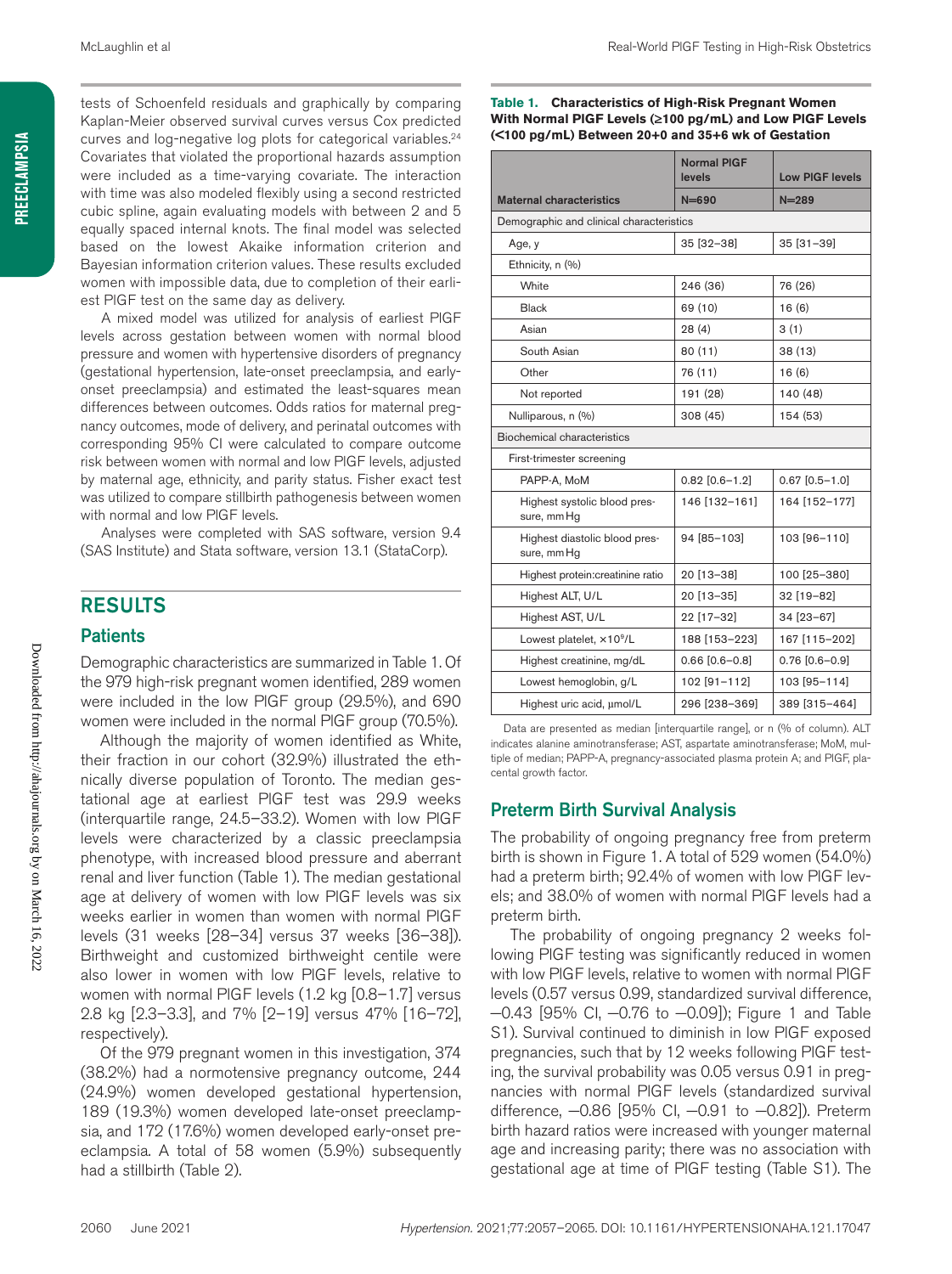**Table 2. Adjusted Odds Ratios for Maternal Pregnancy Outcomes, Mode of Delivery, and Perinatal Outcomes of High-Risk Pregnant Women With Low PlGF Levels (<100 pg/ mL) Between 20+0 and 35+6 wk of Gestation, Relative to High-Risk Pregnant Women With Normal PlGF Levels (≥100 pg/mL)**

|                                                             | Normal<br><b>PIGF</b> levels | <b>Low PIGF levels</b> |                          |  |  |  |
|-------------------------------------------------------------|------------------------------|------------------------|--------------------------|--|--|--|
|                                                             | PIGF>100                     | <b>PIGF&lt;100</b>     | Odds ratio               |  |  |  |
| Outcomes                                                    | $N = 690$                    | $N = 289$              | (95% CI)                 |  |  |  |
| Maternal pregnancy diagnosis                                |                              |                        |                          |  |  |  |
| Normotensive pregnancy,<br>n (%)                            | 327 (87)                     | 47 (13)                | .                        |  |  |  |
| Gestational hypertension,<br>n (%)                          | 197 (81)                     | 47 (19)                | $1.6(1.0-2.5)$           |  |  |  |
| Late-onset preeclampsia<br>$(≥34$ wk of gestation), n $(%)$ | 147 (78)                     | 42 (22)                | $2.0(1.2 - 3.1)$         |  |  |  |
| Early-onset preeclampsia<br>(<34 wk of gestation), n (%)    | 19(11)                       | 153 (89)               | 58.2<br>$(32.1 - 105.4)$ |  |  |  |
| Mode of delivery*                                           |                              |                        |                          |  |  |  |
| Spontaneous vaginal deliv-<br>ery, n (%)                    | 234 (73)                     | 86 (27)                | .                        |  |  |  |
| Operative vaginal delivery,<br>n (%)                        | 46 (90)                      | 5(10)                  | $0.2(0.1 - 0.6)$         |  |  |  |
| Elective cesarean, n (%)                                    | 171 (85)                     | 29 (15)                | $0.5(0.3 - 0.8)$         |  |  |  |
| Unplanned/emergency<br>cesarean, no (%)                     | 184 (54)                     | 155 (46)               | $2.1(1.5-3.0)$           |  |  |  |
| Perinatal outcomes                                          |                              |                        |                          |  |  |  |
| Birthweight centile, n (%)+                                 |                              |                        |                          |  |  |  |
| $\geq$ 10th centile                                         | 565 (82)                     | 124 (18)               | .                        |  |  |  |
| <10th centile                                               | 125 (43)                     | 165 (57)               | $6.4(4.6-8.8)$           |  |  |  |
| Fetal outcome*                                              |                              |                        |                          |  |  |  |
| Live birth, n (%)                                           | 670 (74)                     | 239 (26)               | $\cdots$                 |  |  |  |
| Stillbirth, n (%)                                           | 10 (17)                      | 48 (83)                | 15.9 (7.6-33.3)          |  |  |  |
| APGAR score*                                                |                              |                        |                          |  |  |  |
| APGAR 5 min $\geq 6$                                        | 645 (75)                     | 211 (25)               | $\ddotsc$                |  |  |  |
| APGAR 5 min $<$ 6                                           | 18 (37)                      | 30 (63)                | $5.8(3.0 - 11.0)$        |  |  |  |

Outcomes were adjusted by maternal age, ethnicity, and parity status. Data are presented as n (% of row) and odds ratio (95% CI). PlGF indicates placental growth factor.

\*Mode of delivery data were missing from 55 women with normal PlGF levels and 14 women with low PlGF levels. Fetal outcome data were missing from 10 women with normal PlGF levels and 2 women with low PlGF levels. APGAR score data were missing from 27 women with normal PlGF levels and 48 women with low PlGF levels.

†Customized birthweight centiles were calculated utilizing Intergrowth-21st, based on fetal sex, gestational age at delivery, and birthweight.<sup>18</sup>

probability of ongoing pregnancy free from preterm birth stratified into 4-week blocks by gestational age testing window is shown in Figure S1.

#### Gestational Changes in PlGF Levels

Figure 2 shows longitudinal PlGF levels across gestation, stratified by hypertensive diagnosis. PlGF levels of women with any hypertensive disorder of pregnancy differed significantly across gestation, relative to

normotensive pregnant women (Figure 2 and Figure S2). Women who developed early-onset preeclampsia exhibited significant suppression of PlGF levels across gestation, relative to women with gestational hypertension and late-onset preeclampsia (Figure 2 and Figure S2).

#### Maternal, Fetal, and Delivery Outcomes

The risks of maternal, fetal, and pregnancy outcomes by maternal PlGF level status are presented in Table 2. Relative to normotensive pregnant women, women with low PlGF levels were more likely to develop gestational hypertension (adjusted odds ratio, 1.6; [95% CI, 1.0–2.5]), late-onset preeclampsia (adjusted odds ratio, 2.0 [95% CI, 1.2–3.1]), and, most strikingly, earlyonset preeclampsia (adjusted odds ratio, 58.2 [95% CI, 32.1–105.4]). Low PlGF levels were associated with an increased risk of unplanned or emergency cesarean delivery, and birthweight <10th centile, relative to women with normal PlGF levels (Table 2).

#### **Stillbirths**

Stillbirth occurred in 58 (5.9%) pregnant women of the total population. Low PlGF levels were associated with an increased risk of stillbirth, relative to women with normal PlGF levels (adjusted odds ratio, 15.9 [95% CI, 7.6–33.3]; Table 2). The majority of stillbirths were anticipated based on clinical context (Table 3). The pathogenesis of stillbirth differed significantly between women with normal and low PlGF levels (*P*<0.0001; Table 3). The cause of stillbirth in women with low PlGF levels was primarily characterized by severe underlying placental disease with evidence of maternal vascular malperfusion pathology, whereas the majority of stillbirths in women with normal PlGF levels were mediated by an underlying fetal diagnosis with minimal placental pathology findings (Table 3).

#### **DISCUSSION**

This investigation of PlGF testing in the real-world clinical care of high-risk pregnancies provides evidence that low PlGF levels are strikingly associated with increased rates of imminent preterm birth, regardless of maternal clinical diagnosis. Women with low PlGF levels also exhibited significantly higher risk of early-onset preeclampsia and stillbirth, primarily associated with placental maternal vascular malperfusion disease.

Iatrogenic preterm birth is a necessary intervention if the risk for serious maternal morbidities arising from critical organ damage due to preeclampsia becomes unacceptably high, regardless of gestational age and chances of fetal survival. In this investigation, low PlGF status in high-risk pregnant women was associated with markedly higher rates of preterm birth, with 43% of these women delivering preterm 2 weeks following PlGF testing and 63% of these women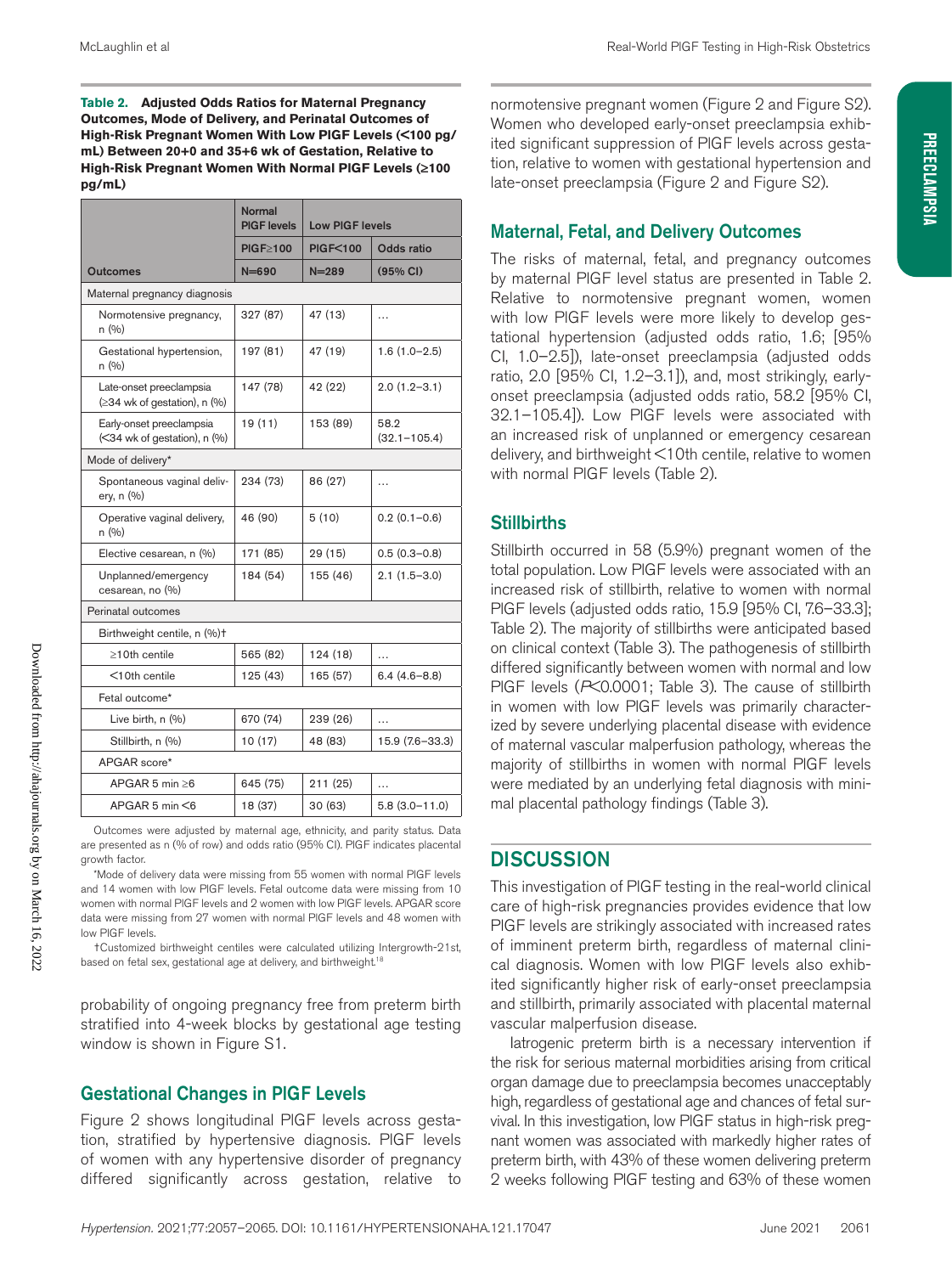

**Figure 1. Survival from preterm birth <37 wk of gestation and PlGF (placental growth factor) status.**

**A**, Kaplan-Meier graph showing survival from preterm birth <37 wk of gestation in high-risk pregnant women with normal PlGF levels (≥100 pg/ mL) and low PlGF levels (<100 pg/mL). **B**, Standardized survival curve estimates of the probability of preterm birth <37 wk of gestation in highrisk pregnant women with normal PlGF levels (≥100 pg/mL) and low PlGF levels (<100 pg/mL).

delivering 4 weeks following testing. By contrast, only 1% of high-risk pregnant women with normal PlGF status delivered preterm within this time period. This investigation was unable to differentiate spontaneous and iatrogenic preterm birth. Although specific recommendations were not made to managing clinicians to guide clinical management based on the results of PlGF testing, including timing of delivery, it is possible that knowledge of PlGF levels may have influenced the decision on timing for iatrogenic preterm birth. Regardless of diagnosis, it is profoundly relevant for managing clinicians to recognize the high probability of imminent preterm birth in high-risk pregnant women with low PlGF status, which informs a range of clinical decisions that include fetal lung maturation with steroids and neonatal pediatric counseling. PlGF testing exhibits the potential to increase the proportion of women achieving optimized perinatal care before iatrogenic preterm birth.

Preeclampsia is a heterogenous hypertensive disorder of pregnancy with a broad clinical definition. This investigation determined that low maternal PlGF levels were strongly associated with early-onset preeclampsia, with far weaker associations to both late-onset preeclampsia and gestational hypertension. These findings support the hypothesis that hypertensive disorders of pregnancy represent distinct diseases with unique pathogenesis, underlying placental function, clinical phenotypes, and associated risks for serious maternal and perinatal complications.2,15,25–27 Current standards of care for women at high risk of preeclampsia fundamentally focus on a review of clinical risk factors and symptoms, with interventions focusing on control of maternal blood pressure and ultrasound assessment of fetal growth and wellbeing. The ability to distinguish early-onset preeclampsia from other hypertensive disorders of pregnancy provides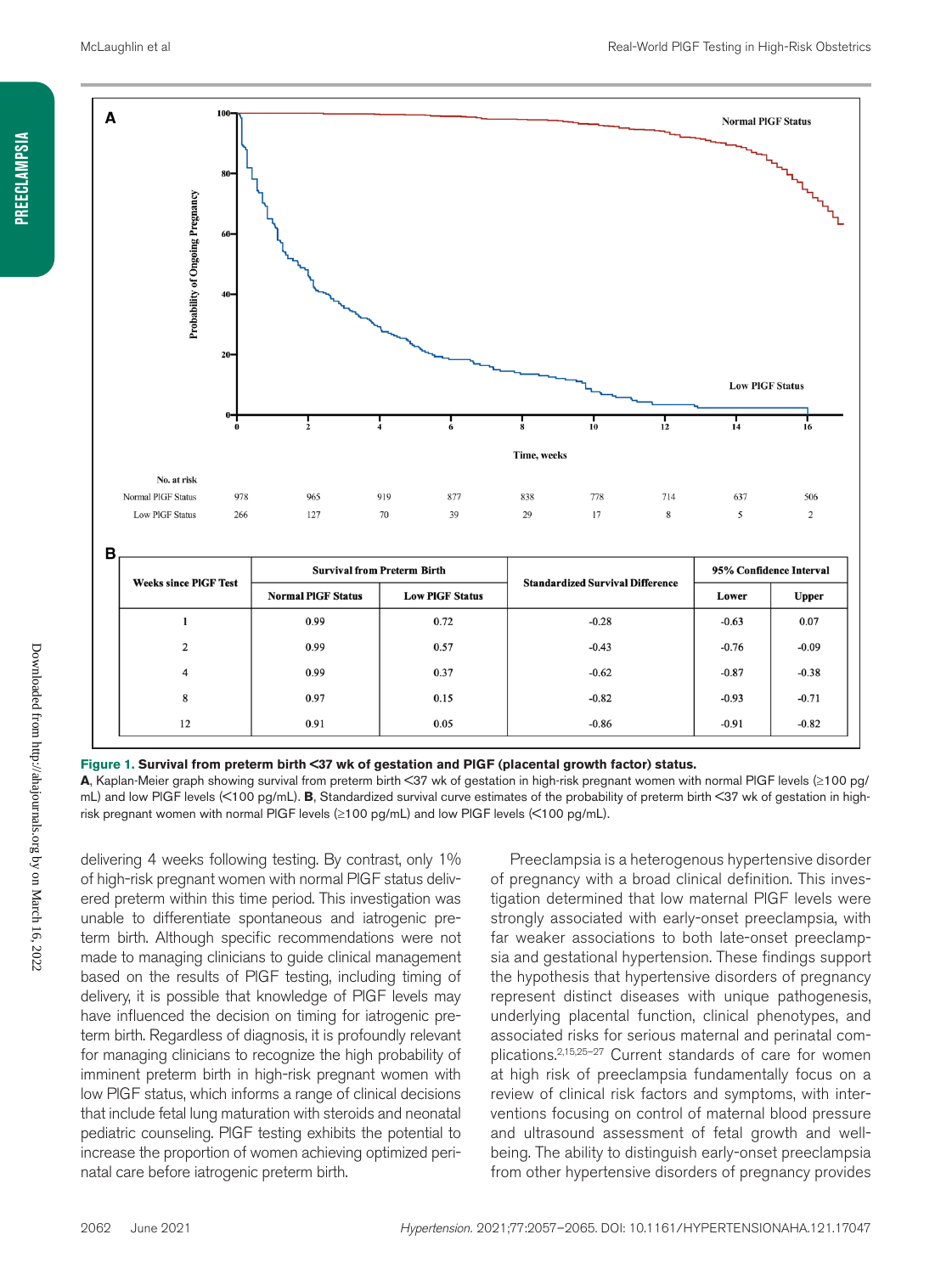**Preeclampsia**

**PREECLAMPSIA** 



#### **Figure 2. Maternal concentrations of PlGF (placental growth factor) across pregnancy according to hypertensive disorder of pregnancy diagnosis at delivery.**

Data are presented as median±interquartile range. \**P*<0.0001, compared with normal pregnancy; \*\**P*<0.0001, compared with gestational hypertension; \*\*\**P*<0.0001, compared with late-onset preeclampsia.

clinicians with a powerful tool to optimize decision-making regarding management strategies.28,29

In this investigation, pregnant women with low PlGF levels were determined to be at increased risk of stillbirth, the most serious perinatal adverse outcome associated with placental dysfunction, hypertensive disorders of pregnancy, and fetal growth restriction. Importantly, there was a clear distinction in stillbirth pathogenesis based on PlGF status. Stillbirth that occurred in women with low circulating PlGF was predominantly mediated by severe placental disease, mainly characterized by maternal vascular malperfusion pathology. By contrast, a range of rare underlying fetal causes of stillbirth was observed in women with normal PlGF levels. Clinical knowledge of PlGF levels could foster sensitive and informed discussions regarding the prognosis for growth-restricted fetuses with a periviable estimated fetal weight.<sup>30</sup> In pregnant women with normal PlGF levels, PlGF testing has the capacity to redirect clinical investigations towards underlying fetal causes and focus counseling on the specific fetal diagnosis, as opposed to a prognosis that is defined principally by gestational age, estimated fetal weight, and fetal Doppler data.31

Although this investigation did not assess the costeffectiveness of PlGF testing, endorsement of this test by the National Institute for Clinical Excellence in the United Kingdom, combined with robust economic analyses both in the United States and the United Kingdom, provides a strong incentive to justify the integration of PIGF testing in high-risk pregnancy settings. 32-34

Strengths of our analysis include the structuring of survival time by exposure status during pregnancy, which accounts for time spent in different exposure states and more accurately characterizes the risk associated with low PlGF. Using a flexible parametric approach that accounted for nonproportionality of hazards over time, we were able to directly model the baseline hazards and estimate the time-varying effects of low PIGF status.<sup>21,22</sup> We acknowledge that our investigation has several limitations. With the integration of PlGF testing into clinical care at our center, clinicians were recommended to undertake a comprehensive maternal-fetal evaluation in the case of an abnormal PlGF test. Although it is possible that revealing PlGF results to clinicians could have impacted the clinical management of these patients or pregnancy outcomes, these patients were already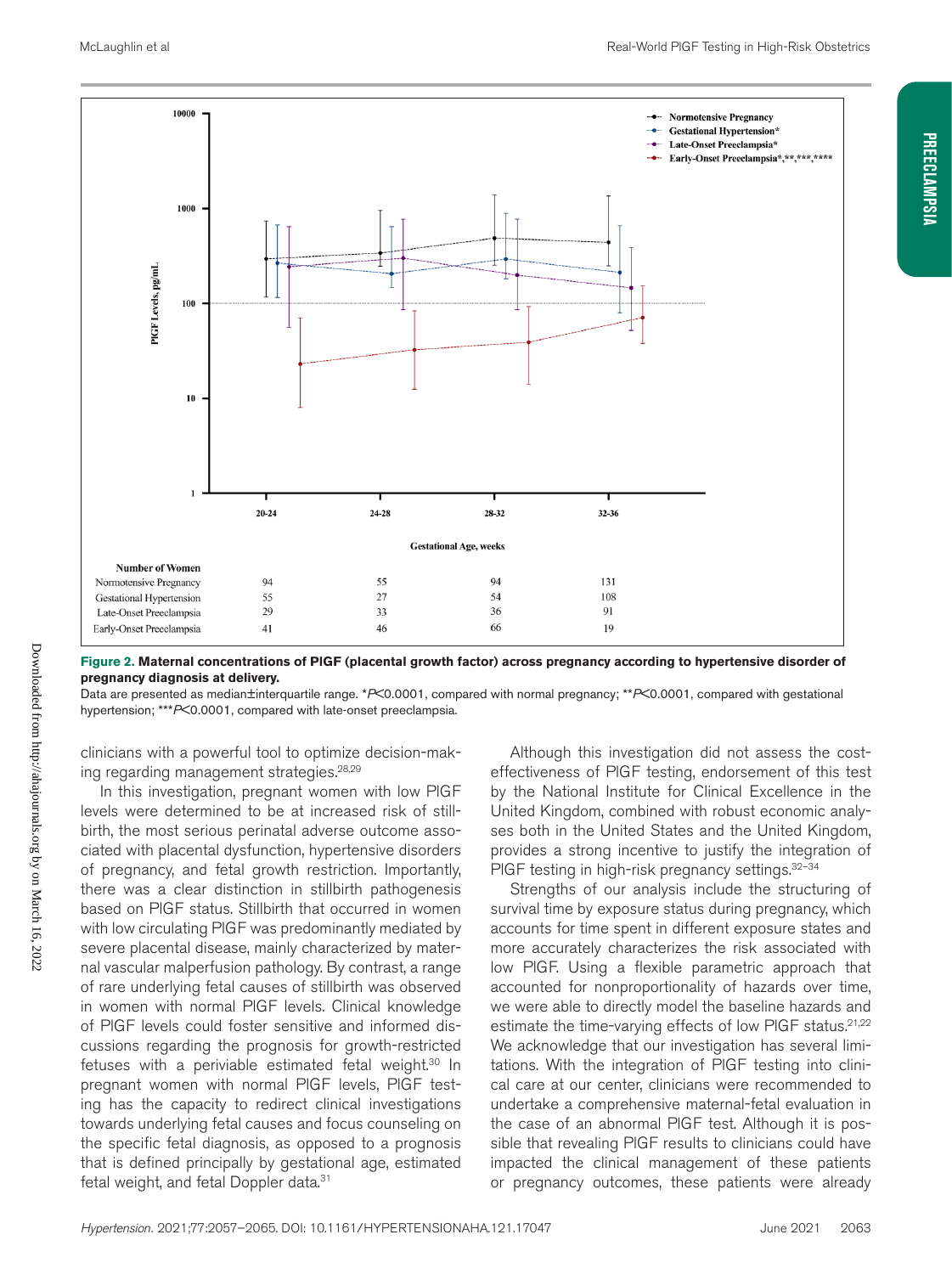**Table 3. Stillbirth Pregnancy Characteristics of High-Risk Pregnant Women With Normal PlGF Levels (≥100 pg/mL) and Low PlGF Levels (<100 pg/mL) Between 20+0 and 35+6 wk of Gestation**

|                                                         | Stillbirth in<br>women with<br>normal PIGF<br>levels | Stillbirth in<br>women with<br>low PIGF<br>levels |  |  |  |
|---------------------------------------------------------|------------------------------------------------------|---------------------------------------------------|--|--|--|
| <b>Stillbirth characteristics</b>                       | $N=10$                                               | $N=48$                                            |  |  |  |
| Gestational age at delivery, wks                        | 28 [24-34]                                           | 25 [23-28]                                        |  |  |  |
| PIGF level, pg/mL                                       | 303 [199-499]                                        | 22 [12-32]                                        |  |  |  |
| Clinical presentation                                   |                                                      |                                                   |  |  |  |
| Anticipated stillbirth, n (%)                           | 7(70)                                                | 43 (90)                                           |  |  |  |
| Unanticipated stillbirth, n (%)                         | 1(10)                                                | 4(8)                                              |  |  |  |
| Clinically indicated termination of<br>pregnancy, n (%) | 2(20)                                                | 1(2)                                              |  |  |  |
| Pathogenesis                                            |                                                      |                                                   |  |  |  |
| Severe previable placental disease,<br>n (%)            | 0(0)                                                 | 41 (85)                                           |  |  |  |
| Fetal abnormality, n (%)                                | 8(80)                                                | 3(6)                                              |  |  |  |
| Massive abruption, n (%)                                | 1(10)                                                | 1(2)                                              |  |  |  |
| Preterm premature rupture of the<br>membranes, n (%)    | 1(10)                                                | 0(0)                                              |  |  |  |
| Inadequate fetal growth surveillance,<br>n (%)          | 0(0)                                                 | 2(4)                                              |  |  |  |
| Cord obstruction, n (%)                                 | 0(0)                                                 | 1(2)                                              |  |  |  |
| Major placental pathology findings                      |                                                      |                                                   |  |  |  |
| Maternal vascular malperfusion, n (%)                   | 0(0)                                                 | 37 (77)                                           |  |  |  |
| Fetal thrombotic vasculopathy, n (%)                    | 1(10)                                                | 12 (25)                                           |  |  |  |
| Abruption, n (%)                                        | 2(20)                                                | 2(4)                                              |  |  |  |
| Chronic histiocytic intervillositis, n (%)              | 0(0)                                                 | 4 (8)                                             |  |  |  |
| Villitis of unknown etiology, n (%)                     | 0(0)                                                 | 3(6)                                              |  |  |  |
| Massive perivillous fibrin deposition,<br>n (%)         | 0(0)                                                 | 1(2)                                              |  |  |  |

Data are presented as median [interquartile range], or n (% of column). PlGF indicates placental growth factor.

identified as high-risk and under increased surveillance offered at our center. Next, as patient information was retrieved in a standard manner through an audit of the hospital's electronic medical record system, additional information recorded in additional electronic systems or patient charts was not captured. For example, the characterization of prepregnancy health and inclusion of further neonatal outcomes would have been of great interest. Next, pregnant women with normal PlGF levels were our control cohort for analysis purposes; however, these women do not necessarily represent a true lowrisk population. Lastly, our data were derived from a single tertiary center, and although our study population was ethnically diverse, our results cannot be generalized to the wide range of centers that provide obstetric care. A stepped-wedge cluster-randomized controlled trial that integrates PlGF testing incrementally over time across a network of comparable large-volume perinatal centers would provide compelling evidence to justify the costs of real-time PIGF testing.<sup>5</sup>

#### **PERSPECTIVES**

This is a real-world investigation evaluating pregnancy outcomes associated with PlGF levels in a clinical setting, providing evidence that complements recent elegant research supporting angiogenic protein testing for preeclampsia screening and diagnosis.<sup>3,5</sup> In high-resource perinatal settings such as ours, the incidence of serious maternal morbidity associated with preeclampsia, such as eclampsia, stroke, myocardial infarction, and maternal mortality are fortunately rare.<sup>5</sup> However, the integration of PlGF testing into clinical care has the potential to provide clinicians with practical knowledge regarding risk of pregnancy progression and the opportunity to tailor clinical management.<sup>12,14,16</sup> Normal PlGF levels facilitate the avoidance of unnecessary surveillance and medical interventions, whereas low PlGF levels justify the deployment of higher-level maternal-fetal care and additional clinical interventions, such as optimally timed steroid administration for fetal lung maturation, admission for intensive monitoring, and iatrogenic preterm birth.<sup>30,35</sup> In addition to supporting the integration of PlGF testing into tertiary centers, the current findings support a role for PlGF testing as a contingency screening tool integrated into remote communities, or low-income settings. The associated risks of imminent preterm birth, early-onset preeclampsia, and stillbirth may warrant referral of high-risk women with low PlGF levels to higher-level centers. In this context, PlGF testing has the potential to overcome some of the very real challenges health care systems in Canada face in providing effective obstetric care to women in remote or low-income settings.

#### ARTICLE INFORMATION

Received January 20, 2021; accepted March 15, 2021.

#### Affiliations

Department of Obstetrics and Gynaecology, Division of Maternal-Fetal Medicine (K.M., J.W.S., M.C.A., S.R.H., R.C.W., S.C., J.C.K.), The Research Centre for Women's and Infants' Health, Lunenfeld-Tanenbaum Research Institute (K.M., M.C.A., J.C.K.), Division of Cardiology, Department of Internal Medicine (K.M.), and Information Services (A.D., S.C.), Sinai Health System, Toronto, Canada. Department of Obstetrics and Gynaecology, Division of Maternal-Fetal Medicine, Sunnybrook Health Sciences Centre, Toronto, Canada (N.M.).

#### Sources of Funding

Canadian Institutes for Health Research, The Alva Foundation, The Rose Torno Chair.

#### **Disclosures**

J.C. Kingdom has given talks on PlGF (placental growth factor) testing to highrisk pregnancy groups across Canada on behalf of Roche Diagnostics. J.C. Kingdom is in receipt of a pilot grant from Roche Diagnostics to evaluate the role of PlGF screening to deliver virtual antenatal care. The other authors report no conflicts.